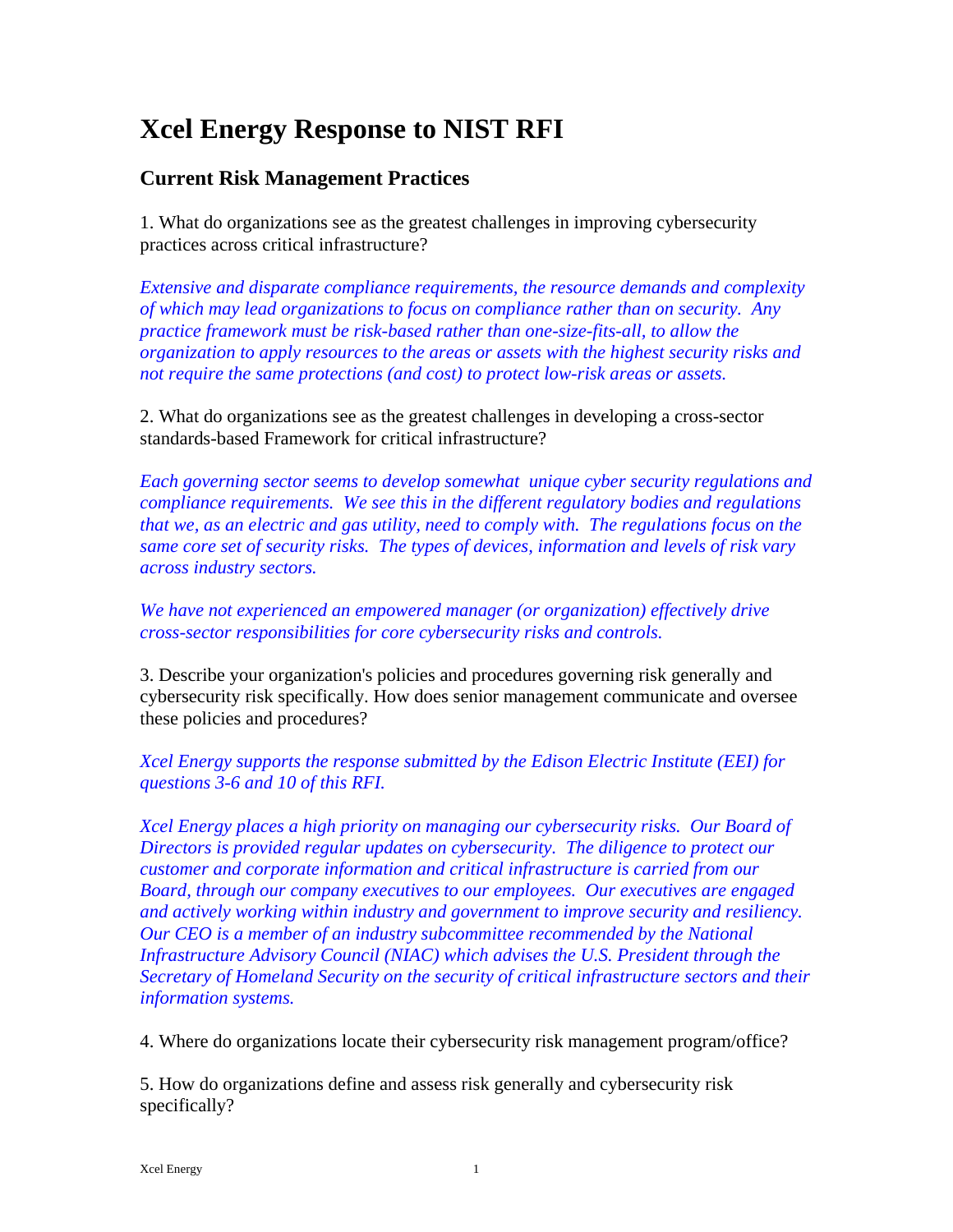6. To what extent is cybersecurity risk incorporated into organizations' overarching enterprise risk management?

7. What standards, guidelines, best practices, and tools are organizations using to understand, measure, and manage risk at the management, operational, and technical levels?

*Xcel Energy's cybersecurity risk management program is structured around the ISO 27000 series of standards for our framework and the NIST SP800 series of standards for our cyber security standards*.

8. What are the current regulatory and regulatory reporting requirements in the United States (e.g. local, state, national, and other) for organizations relating to cybersecurity?

*As an investor-owned utility that provides electric generation, transmission and distribution as well as gas transmission and distribution, we are subject to cyber security requirements from multiple government agencies including:*

*Nuclear: NRC (Nuclear Regulatory Commission) NEI (Nuclear Energy Institute) 08-09*

*Electric: FERC/NERC CIP (Critical Infrastructure Protection), FERC emerging standards for hydroelectric generation*

*Gas: Department of Homeland Security (DHS) Chemical Facility Anti-Terrorism Standards (CFATS), DHS/Transportation Security Agency Gas Pipeline Security Requirements*

*Corporate: Sarbanes-Oxley, PCI-DSS (Payment Card Institute Date Security Standard), HHS/HIPAA (Health & Human Services Health Insurance Portability and Accountability Act), additional ad hoc security information requests from state public utilities commissions and attorneys general, state data privacy and data breach regulations.* 

*Additionally, state public utilities commissions may provide oversight of our cyber security performance through state level proceedings.* 

9. What organizational critical assets are interdependent upon other critical physical and information infrastructures, including telecommunications, energy, financial services, water, and transportation sectors?

*Telecommunications are essential for our transmission and generation operations. These are regulated by NERC and NRC. Water is an essential component of some of our generating facilities and is regulated by DHS. Transportation (rail and gas pipeline) is critical for delivery of fossil fuels to many of our power plants and is regulated by TSA* 

10. What performance goals do organizations adopt to ensure their ability to provide essential services while managing cybersecurity risk?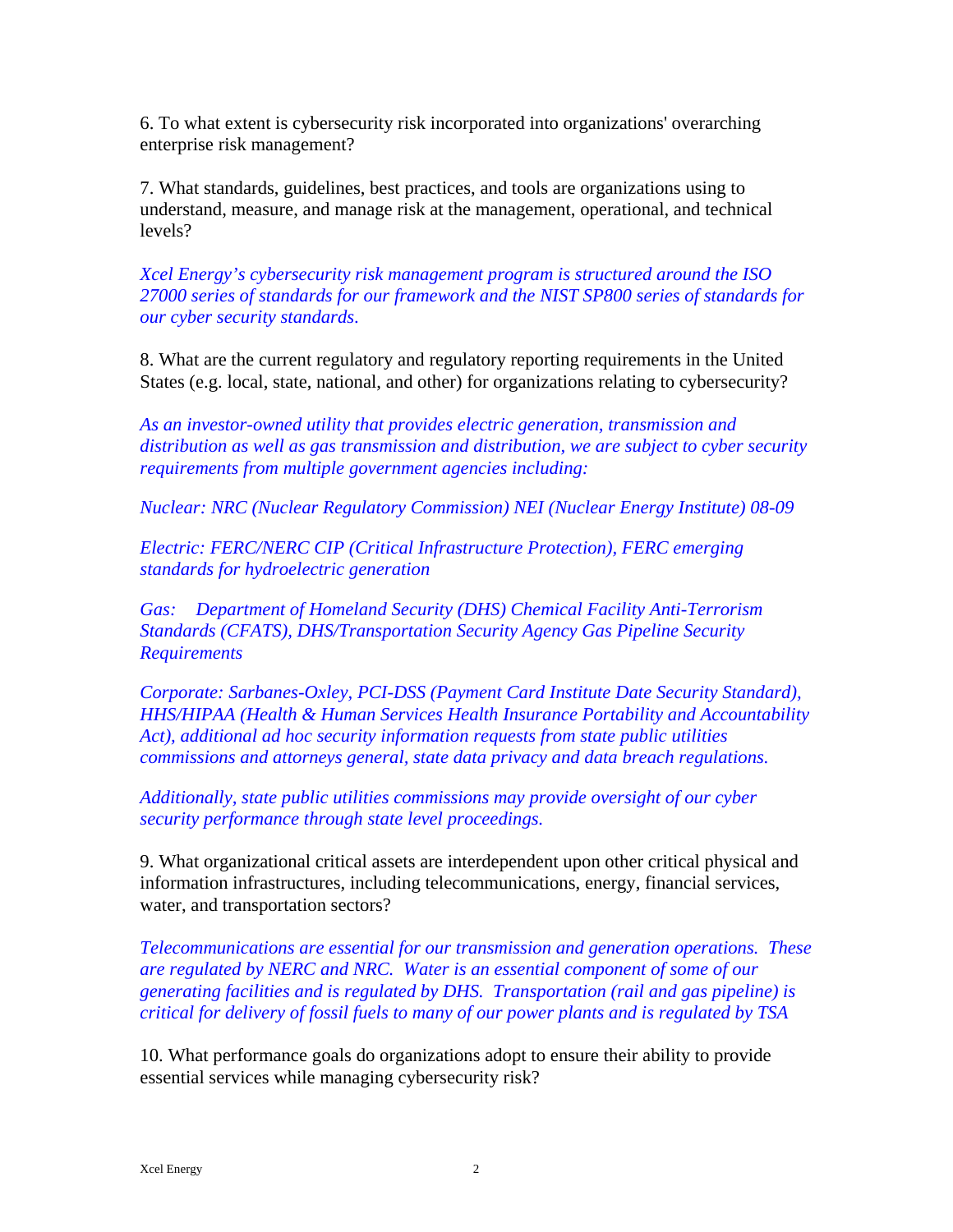*We understand the importance of our cyber systems to our ability to provide reliable electric and gas service to our customers. Each of the state public utilities commissions in our service territories sets and monitors performance metrics. Additionally, we have a responsibility to our shareholders to deliver quality services and ensure a reasonable rate of return.*

11. If your organization is required to report to more than one regulatory body, what information does your organization report and what has been your organization's reporting experience?

*We provide reports or reviews to multiple regulatory bodies. We are required to report on common compliance & risk management controls for each of the following regulatory bodies. The required documentation and focus for review/audit are different between agencies. Additionally, each regulator has their own process and document requirements for reviews, audits and reports, including suspected or confirmed incidents. Different processes, documentation, and reviews to comply with cybersecurity compliance requirements tailored for each agency is inefficient and redundant. Having a common or more complementary set of regulations and requirements, or at least a common format and frequency, would allow us to more efficiently manage and report on our compliance and risk management operations.*

*Another issue with the different agencies and reviews is that similar security requirements are interpreted differently between different compliance organizations.*

*Regulatory agencies we report to include:*

*NERC CIP: Annual self-certification, periodic confirmation of technical feasibility exceptions (TFEs), self-report and mitigation plans for violations (as needed). Since we are located in three different reliability organizational areas (MRO, SPP, WECC), we have separate reporting for each organization.*

*FERC Dams Sector requires reporting but only when they are in inspection mode.*

*DHS: CFATS does not have a reporting period but our company is subject to inspection at anytime. TSA for Gas Pipeline/SCADA cyber security reporting is on an annual basis.*

*NRC: Documentation to demonstrate compliance must be available upon NRC inspection. Updated cyber security plan is provided along with requests for amendment of license, construction permits, etc.*

*We may also respond to inquiries related to cyber security from state utilities commissions.*

12. What role(s) do or should national/international standards and organizations that develop national/international standards play in critical infrastructure cybersecurity conformity assessment?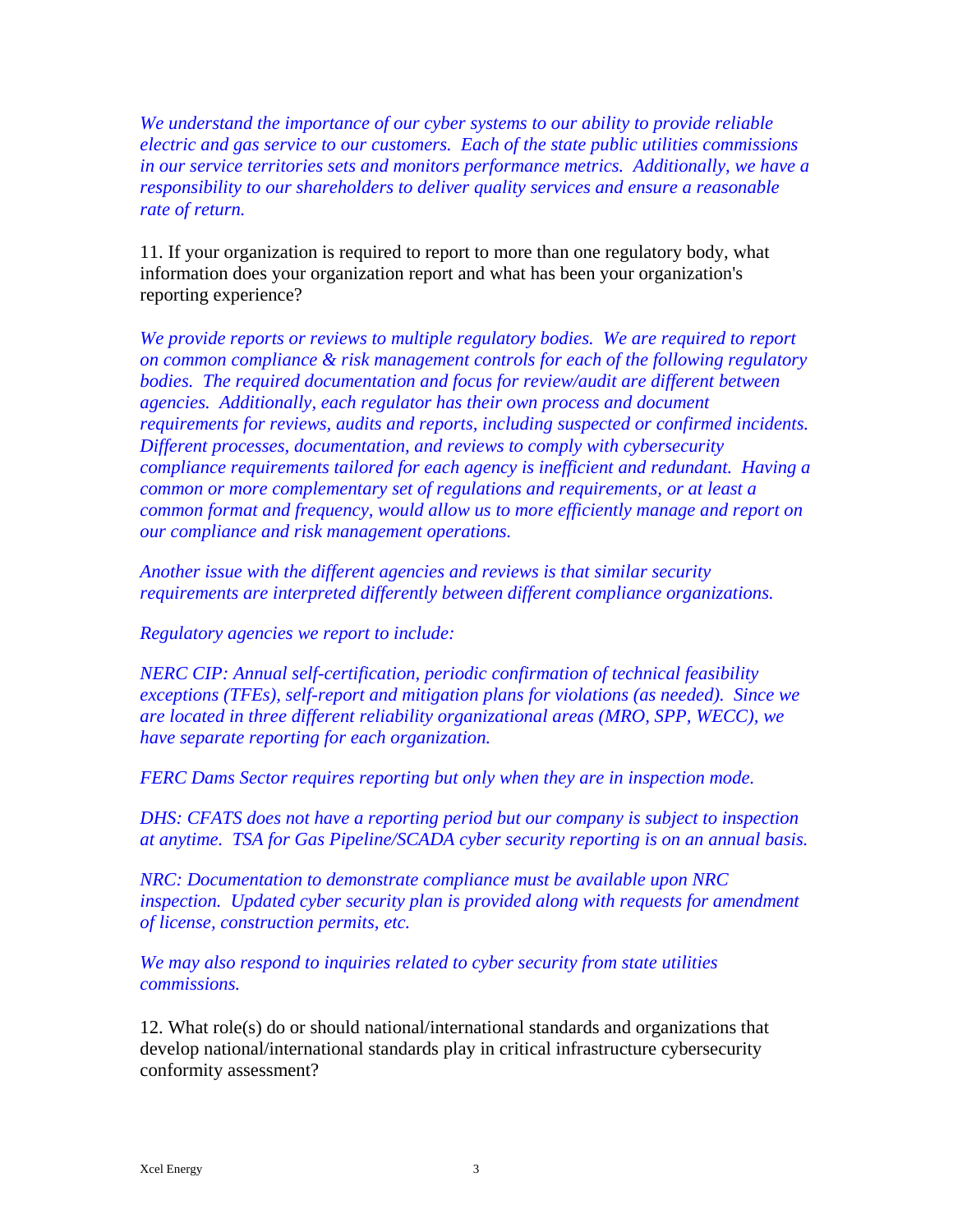*Xcel Energy is subject to mandatory CIP standards, under the umbrella of NERC, which is an international organization. NERC audits and requires self-certifications from each of the Xcel Energy operating companies.*

*The International Standards Organization (ISO) has a robust body of cybersecurity standards. ISO perform assessments as part of their certification process.*

*We believe mature cybersecurity frameworks and standards already exist through ISO and NIST standards. Instead of creating another set of standards, we recommend updates to existing standards to better align cybersecurity standards across both national and international standards.*

#### **Use of Frameworks, Standards, Guidelines, and Best Practices**

1. What additional approaches already exist?

*The NIST 800-series guidelines appear comprehensive, and seem to form the basis for the efforts of other federal agencies (including DHS and NIST's Smart Grid group). We endorse a single set of regulations/standards based on a body of controls and guidelines. Should there be legitimate industry sector-specific variations, they should be documented within those standards and/or as a supplement to them.*

*Another suggestion is to create a standardized controls-based framework that supports a well organized risk-based approach to information security and compliance. Leveraging an existing framework and organization like ISO 27001 and ISO 27002 would provide a logical consistent framework with existing best practices.*

2. Which of these approaches apply across sectors?

*All of the approaches noted above could apply across all sectors.*

3. Which organizations use these approaches?

*Xcel Energy uses this approach.*

4. What, if any, are the limitations of using such approaches?

*While we recommend selection of an existing (rather than creation of a new) framework, doing so may result in additional work for organizations that have modeled their cybersecurity programs on a different framework.* 

*There are costs associated with any additional requirements, voluntary or mandatory, and entities in some sectors may have difficulty building a business justification for the added costs.*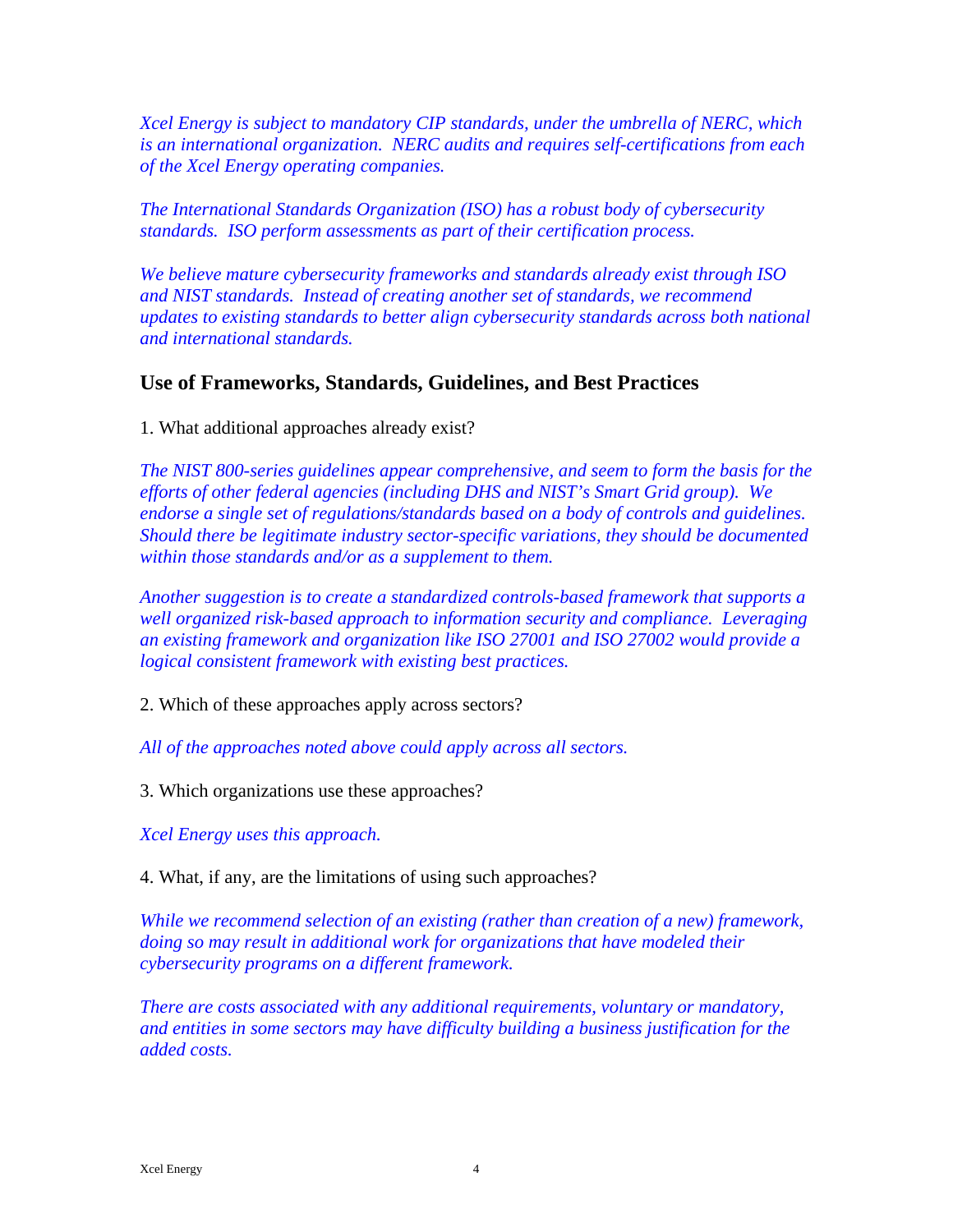*Leveraging existing ISO and NIST standards will minimize the changes required of organizations to follow the framework. The biggest changes will be the ongoing maturation of organizations to move to a risk based cybersecurity management program.*

5. What, if any, modifications could make these approaches more useful?

*The use of risk-based criteria for determination of applicability of any new standards.*

*The industry is currently moving to a risk based approach to managing cyber security. Ensuring the cybersecurity framework is consistent with a controls based risk management approach could facilitate ease of implementation, measurement and benchmarking of effectiveness.*

6. How do these approaches take into account sector-specific needs?

*The approaches suggested would be consistent across sectors but allow for sectorspecific controls around higher risk areas.*

7. When using an existing framework, should there be a related sector-specific standards development process or voluntary program?

*Due to the different levels of maturity across and within sectors, there likely will need to be sector-specific analysis of the current state of security controls and timeline for adherence to new standards. Each sector should identify specific control areas and relativity to sector assets but the overall framework should be consistent with the standard framework. We should avoid industry-specific variants of the entire framework, which adds complexity and hinders cross-sector collaboration.*

8. What can the role of sector-specific agencies and related sector coordinating councils be in developing and promoting the use of these approaches?

*Agencies and coordinating councils are essential bodies to assist their members in understanding the business need and cost drivers for the framework, as well as facilitating the risk assessment process to determine the applicability of the framework within the sector. The sector agencies can be consultative in applying the standard framework to a sector as well as promoting consistency in review/audits and measurements across sectors.*

9. What other outreach efforts would be helpful?

*We need alignment around a common cross sector cybersecurity framework and related standards.*

### **Specific Industry Practices**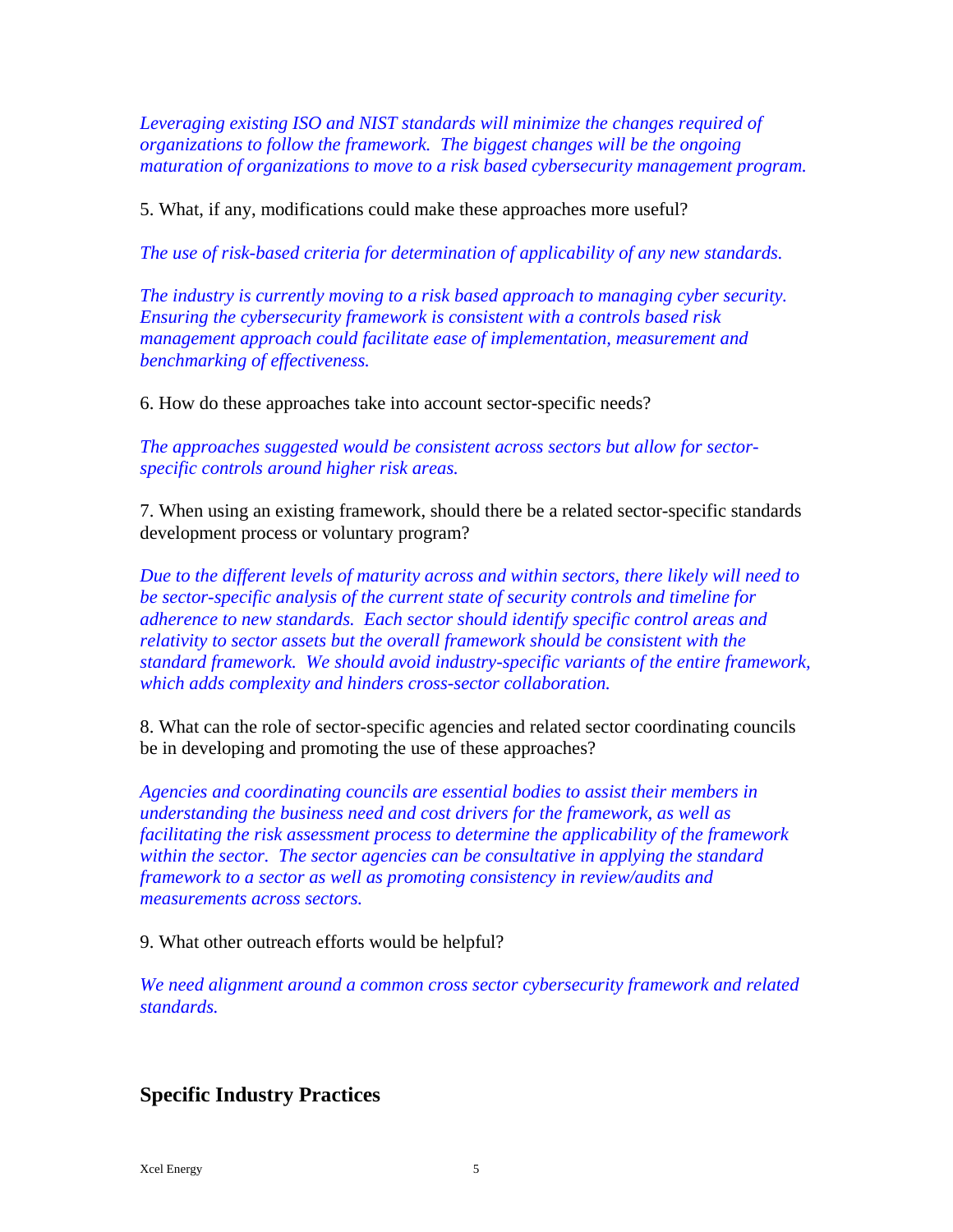1. Are these practices widely used throughout critical infrastructure and industry?

*Yes, both as required by existing regulations and as a matter of security best practices.*

2. How do these practices relate to existing international standards and practices?

*Elements of all of those practices are embedded in security standards and practices.*

*Elements of ISO 27000/27001/27002 are embedded in the security standards and practices – but are not followed closely.*

*ITIL (Information Technology Infrastructure Library) has been adopted for information systems management practices. IT audit uses COBIT (Control Objectives for Information and Related Technology) as a basis for their activities.*

3. Which of these practices do commenters see as being the most critical for the secure operation of critical infrastructure?

*There is no silver bullet for security – in order to remain agile in the face of evolving threats, industry needs to have the flexibility to deploy a multi-faceted security program which includes not only the practices listed, but also robust personnel screening, training and awareness programs.*

*The process of managing a controls-based security program that prioritizes risks and integrates regular controls testing with continual improvements allows for the checks and balances necessary to ensure security risks are managed appropriately.*

4. Are some of these practices not applicable for business or mission needs within particular sectors?

*These are sound practices for all industries. Some elements may not be applicable for certain types of devices, due to the technical infeasibility of including them in their scope or the lack of applicability (for example, we have no privacy concerns with substation relays).* 

5. Which of these practices pose the most significant implementation challenge?

*None alone is significantly challenging. However, any one-size-fits all set of regulations or practices is difficult to implement when there are variable levels of risks associated with types of devices and network zones, where the costs may exceed the benefits of risk mitigation. Therefore we advocate strongly that the framework include a risk-based approach to defining applicability.*

6. How are standards or guidelines utilized by organizations in the implementation of these practices?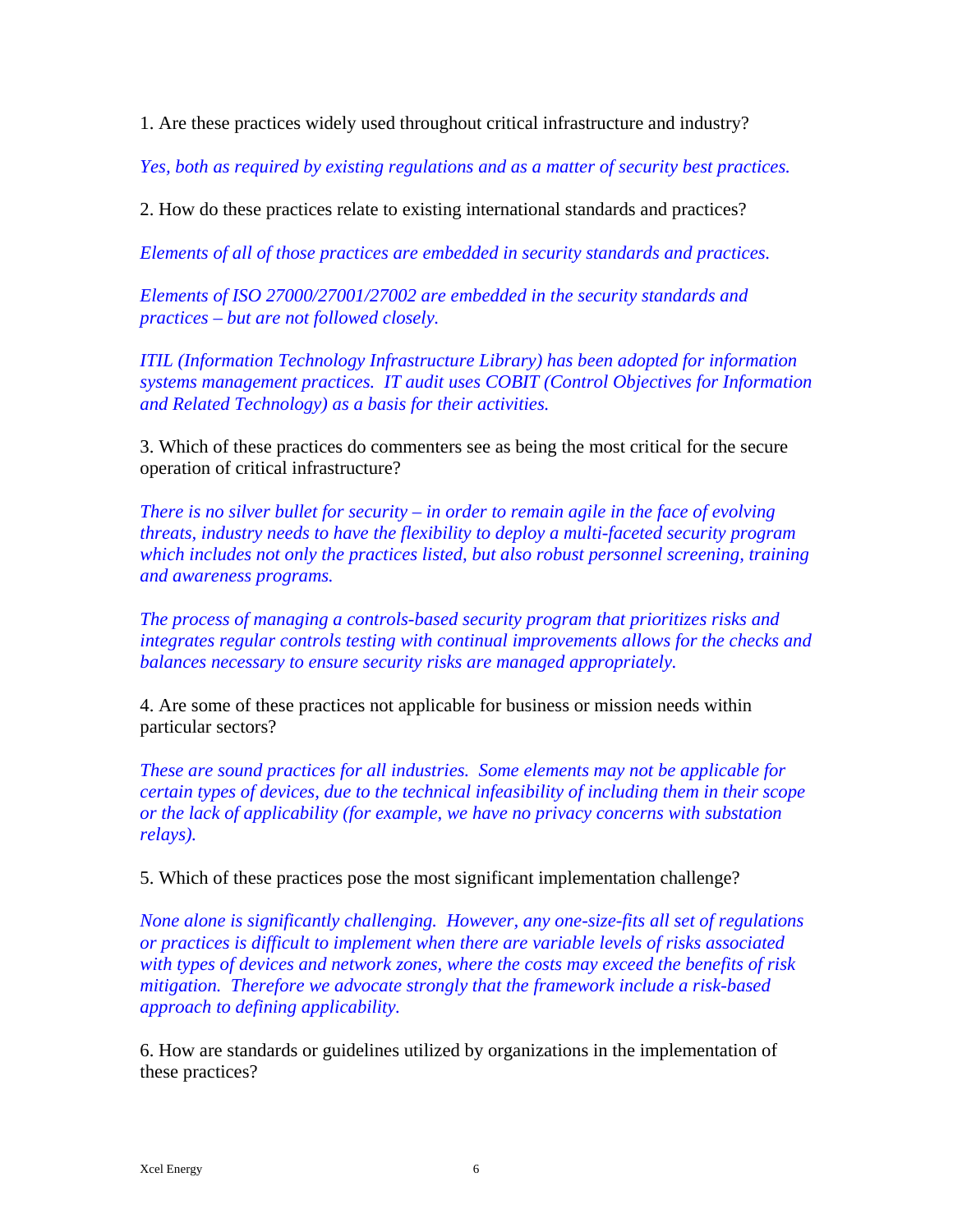*Currently, standards and guidelines are used as the basis for controls that are applied within the business. Where regulations exist, they are applied according to the expectations of the regulator. Where regulations do not exist, they are applied according to baseline and risk-based security practice expectations.* 

7. Do organizations have a methodology in place for the proper allocation of business resources to invest in, create, and maintain IT standards?

*Xcel Energy has played an active role in NERC standards development. The NERC program includes mechanisms for changing the standards as the environment and threats change. This is a key element to any standards program, especially one dealing with cybersecurity.*

*Creating standards is a very time-consuming, resource-intensive process. Xcel Energy encourages NIST to look at existing standards and frameworks (from sources including NIST and ISO) rather than try to re-invent something specifically for this exercise.* 

8. Do organizations have a formal escalation process to address cybersecurity risks that suddenly increase in severity?

*Yes. Xcel Energy has a critical incident response process that includes involvement of local, regional and federal entities. This process and detailed plans, are consistent with NERC standards.*

9. What risks to privacy and civil liberties do commenters perceive in the application of these practices?

*Minimal risk as long as the privacy and security of personal information shared outside the company can be appropriately managed.* 

*Xcel Energy takes seriously its duty to protect personal information collected from our customers, shareholders and employees. The company has internal policies and procedures that incorporate generally accepted privacy principles and applicable regulations. Additionally, we are active participants in state and federal level initiatives examining privacy issues, such as: (1) Minnesota Public Utilities Commission, In the Matter of a Commission Inquiry into Privacy Policies of Rate-Regulated Energy Utilities, Docket No. E,G-999/CI-12-1344; (2) NIST SGIP Privacy Subgroup (both 1.0 and the upcoming 2.0); and (3) Department of Energy's current effort to develop a Voluntary Code of Conduct for customer privacy.*

*Xcel Energy takes extensive proactive steps to secure information it has collected about its employees, shareholders and customers. Our comprehensive risk-based cybersecurity program protects the systems holding this information just as it protects our operational systems.*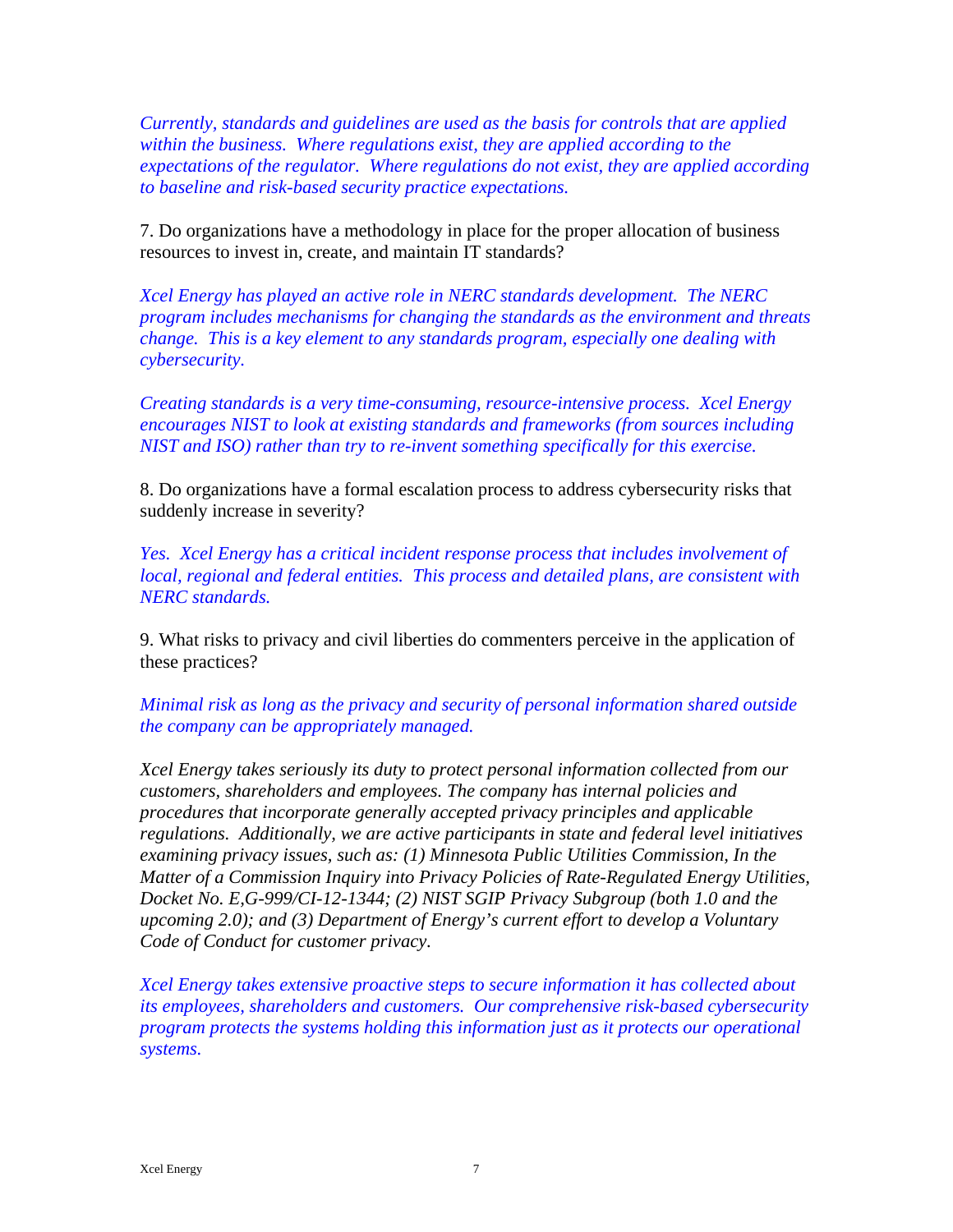*We believe it to be extremely unlikely that any technical information related to security incidents would also contain personal information pertaining to customers, employees and shareholders. However, as discussed in our response to Question #11 below, we support the development of appropriate security and privacy controls for the sharing of any personal information in the context of reporting a security incident.* 

10. What are the international implications of this Framework on your global business or in policymaking in other countries?

#### *Not applicable, Xcel Energy operates only in the United States of America.*

11. How should any risks to privacy and civil liberties be managed?

*As stated in response to question #9, we do not anticipate many instances where providing information related to a potential or actual cyber security threat will also require the utility to release an individual's personal information. However, in the event that such information is required, we believe that privacy and security controls for the data release must exist and that such controls would need to effectively limit access to such information and protect the individual's ongoing privacy. Such controls should be developed in advance, to ensure the timely and secure provision of such information when, if ever, it is necessary.*

12. In addition to the practices noted above, are there other core practices that should be considered for inclusion in the Framework

*All owners and operators of critical infrastructure face risk from the supply chain. Purchasing hardware and software potentially introduce security risk into the organization. Creation of a voluntary vendor certification program may help drive innovation and better security in the components that are essential to delivery of critical infrastructure services.* 

*Consistent with our industry response through EEI, other practices used by industry include:*

- *Integration of physical security practices, enterprise IT, and energy control systems*
- *Robust personnel screening, training and awareness programs*
- *Threat intelligence and monitoring practices, including information sharing*
- *Configuration and vulnerability management practices*
- *Separation of control systems from Internet facing systems*
- *Removable media control and sanitization*